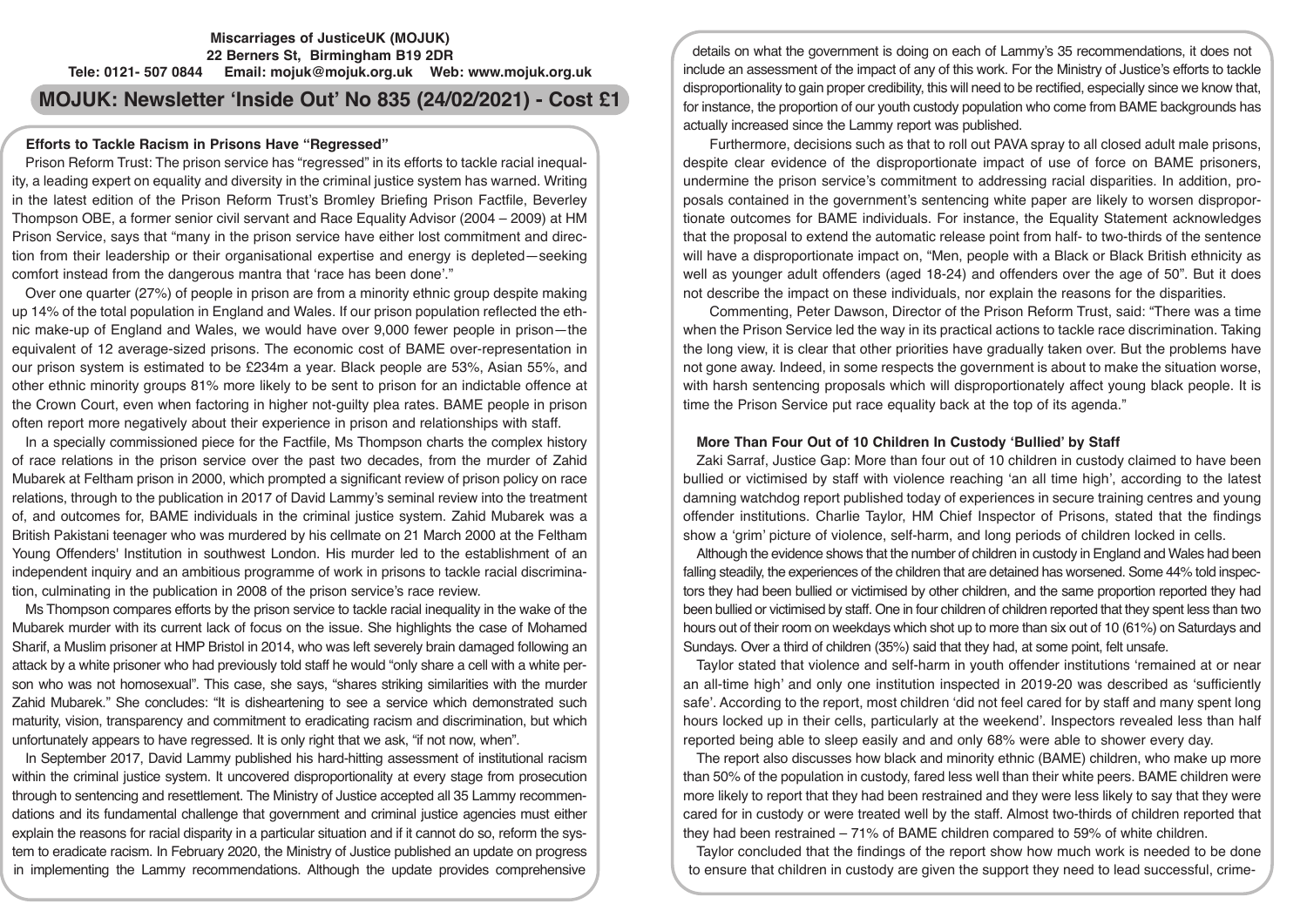free lives when they are released. Taylor also remarked that without reductions in violence and restraint, and a greater focus on education and resettlement, the Youth Custody Service will continue to struggle to adequately provide for the children in its care.

Deborah Coles, Director of INQUEST commented: 'This report is a damning indictment of the state of child prisons. Cultures of violence, self-harm and restraint are the daily reality of the life of children behind bars. This is a failing system that has proved itself incapable of reform. That only one institution was deemed safe is shameful and points to the need to stop imprisoning children and investing in child centred community services.'

## **52 Police Had Contact With Mohamud Hassan Before His Death**

Nazia Parveen, Guardian:The police watchdog is facing growing pressure to disclose further information about the arrest of a man who died suddenly after being released from custody, after it was revealed that he came into contact with more than 50 police officers during the final hours of his life. Lawyers have demanded that the Independent Office for Police Conduct (IOPC), which is investigating the contact South Wales police had with Mohamud Hassan, during his arrest and time in custody on the evening of 8 January, share evidence with his grieving family. More than 30,000 people have signed a petition calling on the IOPC to release documents and CCTV footage detailing the contact between officers and the 24-year-old.

Hassan, who was of Somali heritage, was arrested at his Cardiff home on a Friday evening on suspicion of breach of the peace. He arrived at the police station just after 10pm but was released without charge the following morning. Officers said he left custody at about 8.30am. It has now emerged that 52 police officers came into contact with Hassan during the short time he spent in police custody. The information was shared by senior independent investigator Ian Andrews during a meeting with the family and subsequently during a community reference group (CRG) meeting that took place last week.

Lawyer Hilary Brown from Virgo Consultancy, who is representing the family, said Hassan's parents and his family were deeply concerned by the new information provided to them by the IOPC regarding police contact. "They are understandably disturbed by it," said Brown. "There are allegations of excessive force and to hear that Hassan was subject to this level of police contact has been really upsetting and then not to be given any further information about this, the contact, was really difficult and completely unfair." Brown also raised concerns regarding the disclosure of this sensitive information to the wider public during the CRG meeting.

The CRG is a forum to allow community leaders to ask questions regarding the progress of an IOPC case. On this occasion it was held on Zoom, with four local people from the community in attendance, shortly after the IOPC met with the family. "The family did not want the matter to be discussed with anybody else and they were trying to come to terms with this information and were devastated when they heard that this detail of the ongoing investigation had been disclosed during this meeting," said Brown, who has already requested custody records and other documents which would reveal further important details of the police contact. "It seems unfair that information requested by the family has not been forthcoming and yet such sensitive information was revealed to a community group," she added.

Shortly after Hassan's death, South Wales police said they had so far found no evidence of excessive force or misconduct. The force said its self-referral to the complaints watchdog was standard practice following a death after police contact. The IOPC director for Wales, Catrin Evans, said it would look carefully at the level of force used during the arrest and whether proper assessments were made of Hassan before he was released, but added that preliminary indications were that there was no physical trauma injury to explain the cause of death and toxicology tests would be needed.

In response to the latest developments, the IOPC said it was in the course of obtaining accounts from a large number of police officers and staff who may potentially have had some direct or indirect contact with Hassan. Those police personnel included officers who went to his address at Newport Road on the Friday evening, those who were on duty at Cardiff Bay police station over two separate shifts, those who visited the Newport Road property on Saturday evening following his death, as well as others in supervisory positions. "We need to ensure we have spoken to anyone who may possibly have useful information to help us build a picture of what happened, as part of our thorough and independent investigation," the IOPC spokesperson added. Since Hassan's death, his family have paid for a private postmortem examination. The results of this and another public postmortem are expected to be released over the next three months. It is alleged that Hassan suffered a series of injuries during his time in custody.

#### **More Than 213,000 Children at Risk of Serious Violence**

Zaki Sarraf, Justice Gap: More than 213,000 children are at risk of being exposed to serious violence with almost four out of 10 living in ten local authority areas. According to a report by Crest Advisory, the local authorities with the highest proportion of children at risk of serious violence were predominately in the north of England, including Middlesbrough which was reckoned to have the highest proportion of children at risk (37% or 4,335 children), followed by Manchester (36% or 15,302) and North-East Lincolnshire (29% or with 3,751). Crest was given anonymised details about victims, witnesses and offenders involved in 18 serious incidents, including two murders and ten stabbings, and then mapped the connections, along with links to schools, colleges and young offender institutions. 'All the 57 young people in the perpetrator group had previously been victims of violence. Moreover, many of them had serious mental health needs and many were not in education, employment, or training—critical protective factors against involvement in violence,' Crest said.

The report found that the police and other agencies lack specialist training in identifying and responding to trauma. The recommendation given was that trauma-informed training should be rolled out across law enforcement and other services who encounter perpetrators or victims of violence. Other key findings from the report showed that schools struggle to manage behavioural problems, leading to exclusions and removal from education. The performance and funding systems for schools do not incentivise schools to use exclusions only as a last resort. The Timpson Review of School Exclusion, published in May 2019 recommended that schools should be made responsible for the outcomes of excluded children. Though the government accepted this recommendation of the Timpson Review, there have been no progress on the issue. According to Crest, there are no figures on the number of children who are at risk of being involved in serious violence either as victims or perpetrators because of deprivation. The report's authors arrive at their 213,000 figure by making three estimates using the 2019 Index of Deprivation looking at the levels of crime in each local area and the numbers of families on low incomes.

Harvey Redgrave, Crest Advisory's Chief Executive, said that the 'report reveals in stark terms why tackling serious violence cannot be seen as purely about policing'. 'A growth in the number of vulnerable young children provides a ready supply of individuals at higher risk of being dragged into violence, whether as perpetrators or victims,' he saud. 'Government needs to focus on doing more to intervene early to tackle the root causes of violence, rather than simply reacting to its consequences.' The report's authors Sarah Kincaid, Jessica Lumley and Dr Molly Corlett explore the issue of vulnerability as a driver of serious violence amongst young people. The study looks at the backgrounds of a group of 57 young offenders and victims of serious violence to explore vulnerabilities that and seeks to 'map connections' with a technique known as Social Network Analysis.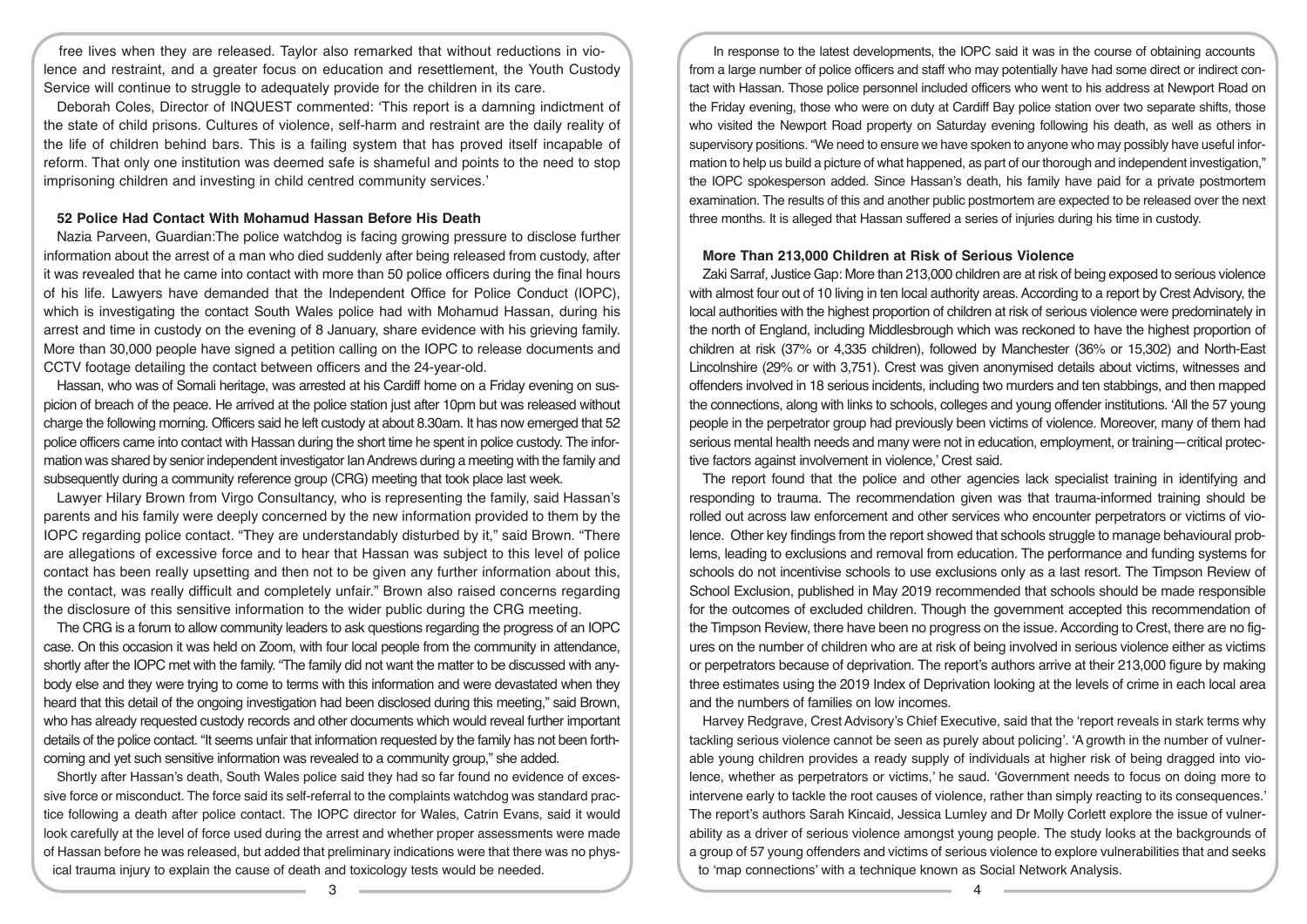#### **Omar Latif Sues MoJ Over Licence Changes**

BBC News: A convicted terrorist who was jailed for his role in an al Qaida-inspired terrorist group is suing the Ministry of Justice (MoJ). Omar Latif, from Cardiff, was one of nine men jailed in 2012 for plotting to bomb the London Stock Exchange. He was released in 2016. The MoJ imposed new conditions on Latif's licence after Usman Khan's murderous London Bridge attack while on licence following his early release. Latif claimed the MoJ acted unlawfully. The MoJ is defending itself against Latif's claim and argues the additional licence conditions imposed on him are lawful. The nine men jailed in 2012, which included Khan, had also tried to raise funds to build a terrorist training camp in Pakistan and recruit British people to attend.

Latif, now 36, was 28 when he was jailed for 10 years and four months for attending meetings with the intention of assisting others to prepare or commit acts of terrorism. Latif was automatically released from prison halfway through his sentence in February 2016, but was recalled to prison the following September over allegations he tampered with his electronic monitoring tag. Latif, who said the damage to his tag most likely occurred when he was playing football, was again released on licence in May 2018 on terms set by the Parole Board.

On 29 November 2019, Khan fatally stabbed Jack Merritt, 25, and Saskia Jones, 23, during a prisoner rehabilitation event at Fishmongers' Hall, near London Bridge, in central London while out on licence. Khan had been released from jail on licence in 2018, halfway through a 16-year sentence for terrorism offences. Five days later, Latif, who maintains he had "no contact" with Khan since they were in the same prison in 2016, was told that "senior officials" at the MoJ had imposed new conditions on his licence. His lawyers say the additional conditions, which prevent him from attending "any meetings or gatherings of more than 50 people", or entering the City of London without prior permission, are unlawful.

At a High Court hearing on Wednesday 3rd February, Dan Squires QC said Justice Secretary Robert Buckland appeared to have "personally" requested additional licence conditions for all terrorist offenders following the London Bridge attack. Mr Squires argued the MoJ "has no power unilaterally to add to or vary conditions on [Latif's] licence without the approval of the Parole Board," meaning the new conditions were unlawful. Latif "had no involvement in, or prior knowledge of, the London Bridge attack" and was "horrified to hear of the attack and the role of Khan in it", Mr Squires said. The hearing before the Lord Chief Justice Lord Burnett and Mr Justice Swift is expected to conclude on Thursday morning.

#### **Anthony Grainger Family to Continue Legal Fight Over Fatal Shooting By Police**

Josh Halliday, Guardian: The family of an unarmed man who was fatally shot by police have vowed to continue their fight for answers after the official watchdog dropped its investigation into the operation. Anthony Grainger, 36, was shot through the chest as he sat in a car in the village of Culcheth, Cheshire, by an armed police officer known as "Q9" in March 2012. Detectives believed Grainger and two others were planning to hold up a supermarket and had access to firearms on the evening of 3 March 2012. However, no weapons were found in the red Audi and a public inquiry found Greater Manchester police (GMP) entirely to blame for his death due to serious flaws in its operation.

Grainger's family have expressed their "great disappointment" after the Independent Office for Police Conduct (IOPC) ended its investigation into the senior officers who led the operation due to a failure to obtain "sensitive" material. Former assistant chief constable Terry Sweeney, former superintendent Mark Granby and a former chief inspector, all now retired from the force, were being investigated for gross misconduct regarding their command and control of the operation.

But an IOPC spokesman said its investigation had been discontinued because "some of the material which may be relevant to the decisions to be made at the conclusion of any investigation, and to provide adequate disclosure to the officers, could not be disclosed".

The Grainger family said the investigation had been "doomed from the outset" because the IOPC had not been granted access to the crucial material. The family said that while this material remained secret no one could be fully investigated for the "failings and catastrophic errors" that led to the 36-yearold's death. They added: "It has been left solely for the family to pursue this and our legal team will be challenging the validity of this undisclosed material in the high court next month. We are now nine years on and our legal fight continues to get accountability and answers from GMP as to their failings."

Gross misconduct allegations against Steve Heywood, a former assistant chief constable, were dismissed in June. The IOPC said it had also dropped an investigation into a serving officer for failing to inform his superiors that two of the officers involved in the operation had failed a counter-terrorist specialist firearms officer training course. A third investigation looking at the force's acquisition of a CS dispersal canister, not approved by the Home Office, which was used during the operation is ongoing, the spokesman said.

#### **Compensation Paid to Prisoner for Religious Discrimination**

Leigh Day Solicitors: The prisoner, who we have called Mr H, aged 49, was placed in a vulnerable prisoner unit at a prison. A vulnerable prisoner unit accommodates prisoners who need to be separate from other prisoners for their own safety, as they are particularly vulnerable to assault. Mr H is a practising Muslim and wished to observe the Jumu'ah prayer, a congregational prayer which takes place each Friday and an integral part of his Islamic faith. However, the prison would not allow Mr H or any of the other Muslim prisoners on the vulnerable prisoner unit to attend the prison chapel to observe Jumu'ah prayers. Prison managers said it was for their protection from other Muslim prisoners who would be attending the prison chapel to observe the Jumu'ah prayers at the same time.

 Mr H asked the prison to make alternative arrangements so that he and the other Muslim prisoners on the vulnerable prisoner unit could attend the prison chapel for the Jumu'ah prayer, either by allowing them to attend at a different time or by providing extra staff when attending at the same time. However, the prison failed to make any alternative arrangements, and also failed to give any adequate explanation, so that Mr H was unable to fully practise his religion for a period of over six months, causing him considerable frustration and distress.

Having complained repeatedly about this, Mr H was eventually transferred to another prison. At that prison, alternative arrangements were already made to allow him and the other Muslim prisoners placed on the vulnerable prisoner unit to attend the prison chapel at a different time so that they could observe Jumu'ah prayers. Mr H instructed the prison team at Leigh Day to bring a claim against the Ministry of Justice for unlawful religious discrimination under the Human Rights Act 1998 and the Equality Act 2010, in respect of the six-month period when he had been unable to fully practise his religion. The Ministry of Justice agreed to settle Mr H's claim and pay him compensation.

Leigh Day prison team solicitor, Benjamin Burrows said: "Despite the law, and the Prison Service's own policies, being clear that prisoners have the right to manifest their religion, this right is increasingly being ignored or undermined in prisons because of reasons of administrative cost or convenience. Given the important part it can play in prisoners' lives and in their rehabilitation, that cannot be allowed to happen unchallenged." Leigh Day's prison team has expertise in discrimination matters based upon a variety of protected characteristics. Please contact the team if you believe that you or someone you know has been subjected to discrimination in prison and you would like Leigh Day to investigate your potential claim.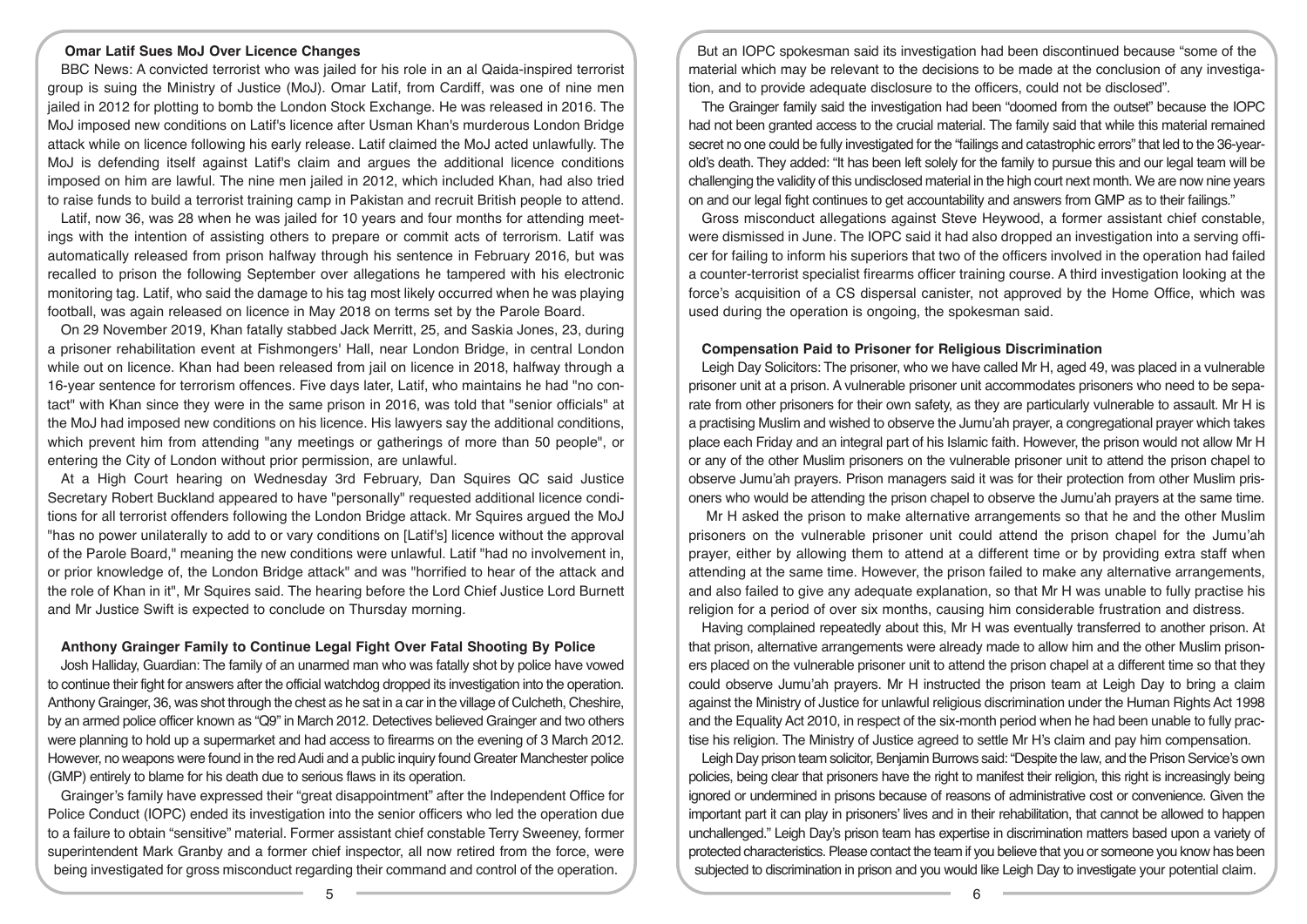### **D and F v Persons Unknown: Anonymity Under the Venables Jurisdiction**

*Claire Overman, Doughty Street Chambers:* Tipples J, handed down on 4th February, granted an order permanently preventing the identification of two young women convicted of murdering Angela Wrightson. Ms Wrightson was murdered in December 2014, in a case that attracted widespread publicity. In 2016, two teenage girls – D and F – were convicted of her murder. The case gave rise to extensive local and national media reporting, given the brutal nature of the injuries inflicted upon Ms Wrightson, and the fact that her killers were young girls. In December 2014, the court made an order under s.39 Children and Young Persons Act 1933 (which at the time applied to criminal proceedings), preventing the identification of the two girls. Unusually, given the "blitz of extreme and disturbing comments" posted on social media by the public during the opening of the first trial in July 2015, an order was also made under s.45(4) Senior Courts Act 1981, directing media organisations reporting on the trial to disable comments on sites reporting on the trial, to stop linking from or to such sites, including social media sites, and to refrain from tweeting about the trial. Despite this, the first trial was discharged on the basis that the extreme social media activity by members of the public meant that the girls could no longer have a fair trial. A modified version of the s.45(4) order remained in place during the second trial.

When the girls were sentenced in April 2016, the media applied to discharge the s.39 order preventing their identification. The application was dismissed, the trial judge making clear that he was satisfied that Article 2 (at least in relation to F) and Article 8 ECHR were engaged given the risk that F and D would self-harm or commit suicide if identified. Orders made under s.39 Children and Young Persons Act 1933 lapse once the individual the subject of the order attains the age of 18 (see R(JC) v Central Criminal Court [2015] 1 WLR 2865, CA). Accordingly, D and F sought a permanent order, against the whole world, that they could not be identified as the murderers of Angela Wrightson (this has come to be known as an order under the Venables jurisdiction, so called after such an order was granted in 2001 to protect the new identities of child killers Jon Venables and Robert Thompson).

The court in this case recognised – as is now established – that the Venables jurisdiction is an exceptional one (at [62]). (Indeed, around this time last year the Court declined to make such an order in the case of DXB v Associated Newspapers Ltd and others [2020] EWHC 134 (QB)). D's and F's case was that, if their identities were revealed, Arts.2 and 3 ECHR would be engaged as they were both vulnerable by reason of a mental disorder and there was a very real risk of self-harm or suicide. As Tipples J noted at [64], this appeared to be the first case under the Venables jurisdiction where the risk of death or serious physical harm came from the applicants themselves, rather than from others. She held that this did not make a difference, and that – pursuant to s.6 Human Rights Act 1998 – the Court was under a duty to take all reasonable steps to exercise the Venables jurisdiction so as to prevent serious self-harm or suicide of a mentally disordered person under the state's care and control (at [69]). She made clear that whether the exceptional jurisdiction should be exercised will depend on the quality of the evidence (applying the established principles as to the threshold required to be reached). She rejected a "floodgates" argument, holding that notoriety was not the justification for the exercise of the jurisdiction in those circumstances (at [75]).

In previous decisions, which included decisions involving exercise of the Venables jurisdiction, different views had been expressed as to whether it is appropriate to consider striking any balance with Art.10 ECHR rights in cases where Arts.2 and/or 3 ECHR are engaged (at [76]). Tipples J determined that, if she found Arts.2 and/or 3 to be engaged, she was bound by the decision of the Divisional Court in RXG v Ministry of Justice [2020] QB 703 (applying A v BBC [2015] 1 AC 588) not to balance these against any countervailing Art.10 rights (at [78]).

Turning back to the facts of this case, Tipples J held that, while it was plain from the evidence that there was ongoing media interest (with inevitable significant media coverage if the girls' identities were revealed), the evidence did not demonstrate convincingly that in those circumstances there was a real and immediate risk of serious physical harm or death to either from third parties, not least given that there were ways of protecting them from attacks by other prisoners (at [88]-[89]). Social media invective, of itself, was not sufficient (at [90]).

However, the medical evidence as to the risk of suicide and self-harm by F was "compelling" (at [92]). Arts.2 and/or 3 were accordingly engaged, and there was no question of this risk being balanced against the media's Art.10 rights (at [93]). This was also determinative of D's claim, given that it was accepted that F would be identified as a result of "jigsaw identification" if D's identity were revealed (at [94]). In any event, the medical evidence convincingly demonstrated that, if D's identity were revealed, there was a real and immediate risk that she would self-harm (at [95]).

Tipples J also considered the position under Art.8 ECHR, in the event that she was wrong to find that Arts.2 and/or 3 were engaged. In this scenario, a well-established balancing exercise needed to be undertaken between the competing Art.8 and Art.10 rights. Despite acknowledging the strength of the Art.10 rights in circumstances where a criminal trial had been held in open court and widely reported (though subject to restrictions on identifying D and F), she held that this was an "exceptional case in which the balance is tipped very firmly in favour of" protecting the girls' Art.8 rights (at [102]). Inevitably, as with other cases that have considered the Venables jurisdiction, this case turns heavily on the facts (and in particular the evidence of likely harm if anonymity were lifted). It nonetheless provides helpful clarity on the (non-)applicability of the balancing exercise where Arts.2 and/or 3 ECHR are engaged.

## **Nationality Question no Longer Required in all Criminal Cases Before Conviction**

Noah Robinson, Justice Gap: Defendants will no longer need to give their nationality at the start of a criminal court case as a result of new criminal procedures rules which make clear that the question will only be asked if someone is convicted and imprisoned. The reform follows a campaign by the not-for-profit criminal defence firm Commons Legal who described thee rule change as a 'positive step towards a fairer, less racist justice system'. In 2017, the Conservative Government under Theresa May passed a law requiring all defendants in criminal cases to declare their nationality in court, under section 162 of the Policing and Crime Act 2017. The move came into force two months after the publication of the Lammy Review, which highlighted 'bias, including overt discrimination, in parts of the justice system'. The law received criticisms from many including David Lammy MP who highlighted how 'some defendants, particularly non-British nationals or those from ethnic minority backgrounds, feel they may…be discriminated against'.

In May 2020, Commons published The State of Innocence, detailing research and investigations into the impact of this policy and assessed its fairness to people of colour, especially non-British nationals. Commons' volunteer court observers found that the practice had 'racialised English courtrooms'. Nine out of 10 legal practitioners surveyed (134 in total) felt that the nationality requirement had 'a negative impact on the perception of fairness in the justice system' and close to seven out of 10 (69%) felt the it had a negative impact on protection against discrimination. The new criminal procedures rules mean that the question will no longer be asked before the conviction of any criminal offence. The reformed rules 3.16 and 3.21 will now only require the identification of 'name and date of birth' instead of "name, date of birth and nationality." David Lammy MP welcomed the move describing the practice as 'unfair, unnecessary and discriminatory' and said that it was 'always wrong' to ask defendants about their nationality before conviction.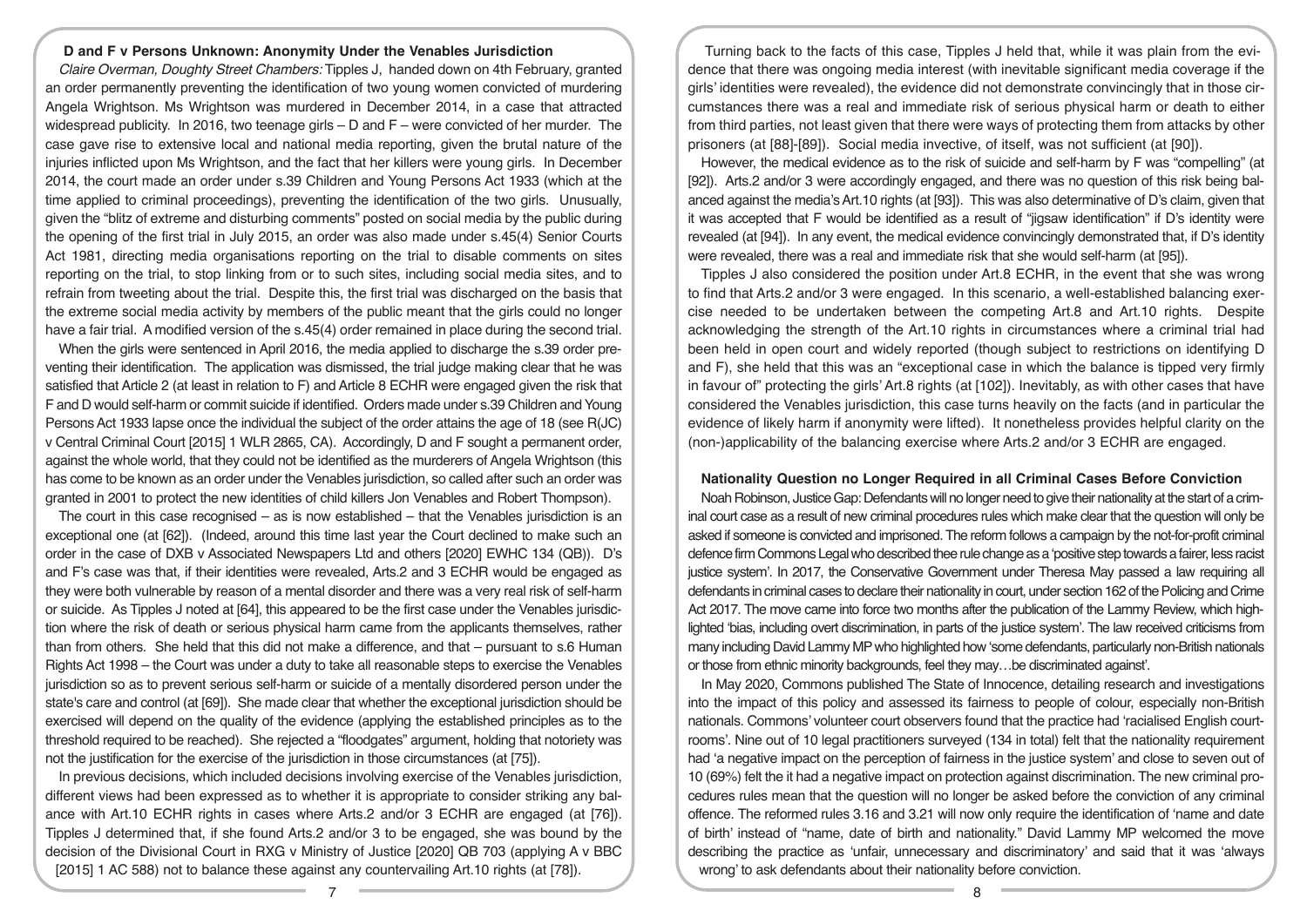#### **Parole Hearings to be Held in Public**

Lizzie Dearden, Independent: Parole hearings to decide whether prisoners are safe for release are to be held in public for the first time. The government said a blanket ban on public hearings will end later this year, although the "vast majority" of cases are expected to remain private because of sensitive information. The move will enable anyone to request an open hearing, before the Parole Board decides whether it would be in the interests of justice. Such hearings could be attended by victims, journalists and other members of the public. The Ministry of Justice said that victims and the prisoner will be consulted before a decision is reached. It said the Parole Board was unlikely to agree to a public hearing where it will cause "significant distress" to victims or where the offender's victims were children.

 The change was supported in a public consultation that was sparked by the John Worboys scandal in 2018 Revelations that some victims of the "black cab rapist" found out he was to be released from jail through press reports sparked a legal challenge that ended plans to release him. He was later sentenced for four more attacks. Outrage over the fact that some women were not able to make representations to a Parole Board hearing that initially decided Worboys should be freed triggered a wide-ranging review, and moves to make it easier for both victims and prisoners to challenge the body's decisions.

Announcing the latest reforms, the Ministry of Justice said the government wanted to increase public confidence in the parole process and boost transparency. But it cautioned that rules governing what information can be disclosed at hearings are still under consideration as part of a wider review of the system, which will report back in the summer. Many will include medical information and private information relating to victims that could prevent public access. Public parole hearings would operate in a similar way to court cases, with attendees not able to intervene or ask questions.

Lucy Frazer, the justice minister, said the change would be made through new legislation and Parole Board guidance later this year. "The government wants victims to be allowed to attend parole hearings if they wish but we appreciate many would find a public hearing distressing," she added. "Our ongoing Root-and-Branch Review will consider how to achieve victim attendance so that they can see first-hand how decisions have been reached in a comfortable and supportive setting."

Parole hearings are conducted by between one and three trained members, including judges and psychiatrists, who consider evidence and hear the opinions of probation officers and others who have been working with prisoners. The panel then decides whether the risk a prisoner poses has reduced enough for them to be safely managed under licence conditions outside of prison. Since May 2018, victims and the media have been able to request summaries explaining the reasons for decisions from around 8,000 parole hearings held every year.

#### **Boris Johnson Steals the Clothes of Henry VIII**

In 1539, Henry VIII gained the right to legislate by decree, enabling him to bypass Parliament altogether. And now Boris Johnson, the man who has already tried and failed to suspend Parliament, is taking further cues on democracy from a Tudor King. On leaving the EU, Henry VIII powers were originally intended to be used narrowly, to make technical changes to the statute book to ensure laws adopted inside the EU made sense outside it. We believe these narrow powers are being abused: Government says it can use them to abolish the entire state aid regime without parliamentary debate. But we think this is constitutionally offensive - and unlawful.

With, as we understand it, no state aid regime in place, without the checks and controls it brings, the door is flung open for Government to provide financial aid that would favour particular industries and companies over their rivals. Given the Government's tendency to ben-

efit donors to the Conservative Party you may well think we need those rules. The scrapping of the state aid regime will be the tip of the iceberg.

The Future Relationship Act, presented to Parliament in the dying days of 2020, contains extraordinarily broad Henry VIII powers. Ministers can now rewrite the rules on everything from your rights at work to environmental protections. In fact, it is no exaggeration to state that any area of law touched on by the EU is now within the purview of Ministers. They can even extend their own powers under the Act.

The stakes could hardly be higher. We believe that the use of Henry VIII powers to scrap the state aid regime is unlawful and we have issued judicial review proceedings. Good Law Project has instructed Hausfeld LLP and leading Counsel Tim Buley QC and Yaaser Vanderman in this challenge. You can read the bundle as filed here. The Government's actions undermine Parliament. We at Good Law Project mean, having previously orchestrated the successful challenge to Johnson's prorogation, to stand guard.

Jolyon Maugham QC, Director of Good Law Project, https://is.gd/dMON42

# **'I Dread the Phone Call': Families' Fears For Loved Ones in Prison**

Eric Allison, Guardian: Diane Coulson has two boxes of memorabilia relating to her daughter. She calls them the good and bad boxes. The former contains letters, photographs and poems she wrote. The bad box holds psychiatric reports and records of the inquest into her death. Emily Hartley was 21 when she killed herself at HMP New Hall, a women's prison in Wakefield, West Yorkshire, on 23 April 2016. She was six months into a two-year-and-eight-month sentence for arson, which she was given after she set herself on fire in an apparent suicide attempt. "Whilst we were shocked to find Emily sent to prison, the one consolation was that we believed she would be kept safe," said a statement from Coulson following an inquest into her death.

Hartley's mental ill-health meant she was put on an ACCT (assessment, care in custody and teamwork) plan, designed to manage those identified as being at risk of suicide or self-harm. An investigation by the Guardian has found a sharp rise in the number of prisoners put on such plans, with the Prison Officers Association raising concerns that its members are insufficiently trained to deal with the scale of the problem. Coulson says the photos of Emily as a youngster show an accurate reflection of her personality; bright, happy and confident. She was talented, enjoying media studies and drama at school, and displaying a way with words in her writing. Her mum says Emily knew she was ill in the years before her death and desperately wanted help. But it was not readily available, if at all. Coulson speaks of spending whole nights in A&E departments waiting to be seen by a mental health nurse. The only other avenue emerged through the police, who would be called in on the occasions when her behaviour raised alarms.

In May 2015, using flammable nail polish remover, Emily set fire to herself and her bedding in her Leeds council flat. After being treated for severe chest burns, she was charged with arson and remanded to New Hall prison, near Wakefield. It was her first time in prison. During the rest of that year, she was treated with anti-psychotic medication and a transfer to a secure hospital was considered. But medical opinion differed and she was deemed fit to plead. In October, the probation service applied for a period back in the community to assess if she would be suitable for a non-custodial sentence and she was released to a hostel in Leeds. The move was doomed to fail. The hostel was in an area Emily had frequented when addicted to heroin and most residents were on hard drugs. On 15 November, she was sentenced to two years and eight months in prison and returned to New Hall.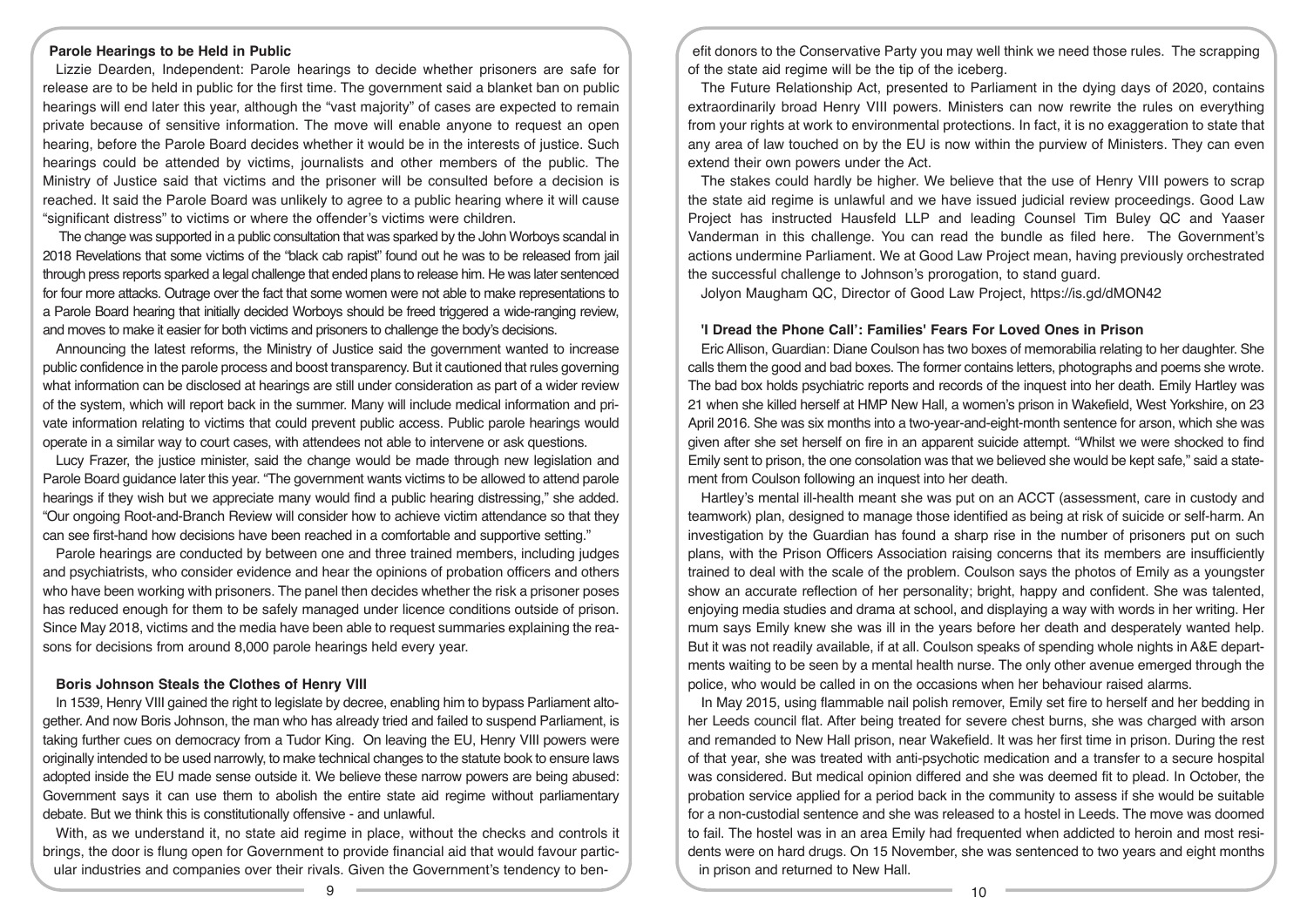In the weeks before her death, Emily self-harmed, cutting herself and taking an overdose of another patient's antibiotics. She asked 13 times to be put on antipsychotic medication, but was told it would not help her. Eight days before she died, Emily was found with a ligature and showed a mental health nurse a suicide file with a letter "for who finds me". An inquest into Emily's death concluded the prison had failed to properly implement her ACCT plan and "did not have sufficient training and therefore understanding of [her] condition". "Whilst we can empathise with the difficult and demanding job prison staff have, rigorous adherence to the ACCT process should be paramount," the jury said in a narrative verdict. A Prison Service spokesperson responded to the findings by saying the welfare of those in custody was their "absolute priority". "HMP New Hall has taken urgent action to address the concerns raised, including reviewing care procedures for those most at risk and new suicide and self-harm training for staff," they said.

# **Number of Prisoners in England and Wales on Suicide Watch Rises Steeply**

*Eric Allison and Niamh McIntyre, Guardian:* The number of prisoners put on suicide or selfharm watch has risen dramatically over the past decade, a Guardian investigation has found, as experts warn the scale of the mental health crisis in prisons has escalated during the coronavirus pandemic. There were 15,615 prisoners put on ACCT (assessment, care in custody and teamwork) plans – which are designed to manage those at risk of suicide or self-harm – during the first half of 2020, only 10% less than the figure for the whole of 2010. Data obtained from the Ministry of Justice reveals that during 2019, the last full year for which figures were available, 27,389 people in prisons in England and Wales were put on ACCT plans.

That is an increase of almost 60% on the 17,314 put on a plan in 2010. The steep rise in numbers comes despite the average yearly prison population having fallen slightly over that period, from 84,725 in 2010 to 82,935 in 2019. Prisoners and prison staff have raised the alarm that the mental health crisis in prisons has been exacerbated by the Covid-19 pandemic, which has led to prisoners being confined to their cells for most of the day, and restrictions on visits and prisoner education programmes.

Mick Pimblett, the assistant general secretary of the Prison Officers' Association, said the prison system was overwhelmed with prisoners with mental health problems. "Although Her Majesty's Prison and Probation Service (HMPPS) have attempted to address the problem by appointing mental health practitioners within prisons, in effect they are just putting a plaster on a broken leg," he said. "Prison officers are given mental health awareness training but this is insufficient for the job that they undertake. Because of this our members are continually faced with violence, self-harm and suicide from frustrated prisoners, which is having an adverse effect on staff mental health."

Figures published by the Ministry of Justice last month showed there were 58,870 self-harm incidents in prisons in the 12 months to September 2020, down 5% from the previous 12 months. That figure comprised a 7% decrease in male prisons and a 8% increase in female prisons. In the most recent quarter, however, there were 14,167 self-harm incidents, up 9% on the previous quarter. That represented a 5% increase of these incidents in male prisons and a 24% increase in female prisons. There were 67 suicides in the 12 months to December 2020 and 85 in the previous 12 months.

Deborah Coles, the director of Inquest, a charity that provides advice and support to families of those who die in custody, said it was important to remember that the high figures for people on suicide and self-harm watch represented "real people in extreme distress". She said: "Prisons generate and exacerbate mental ill-health. At a time of such restrictive and dehumanising regimes this is even more acute."

When the pandemic hit the UK in March, prisons were placed under a severely restrictive regime, which reduced the time spent out of cells to about 30 minutes a day and limited visits from friends and family. In October, the outgoing chief inspector of prisons in England and Wales said locking up prisoners in what amounted to solitary confinement under Covid restrictions risked causing irreparable damage to their mental health. Peter Clarke said the government should see the crisis as a chance to "reset the aspirations for what prisons could be about" and that, despite the pandemic, underlying systemic problems of drug use, violence and self-harm, had not gone away.

Nick Hardwick, the former chief inspector of prisons and professor at Royal Holloway, University of London said the mental health crisis in prisons had two root causes: the deterioration in conditions inside prisons, which he said started with drastic cuts to staffing in the early years of the coalition government and the departure of many experienced professionals; and the fact that those with preexisting mental health conditions were being given custodial sentences instead of treatment, which itself can be linked to a lack of resources in mental health care. "There is a whole chain of events, which leads to people whose basic issue is a health one, being treated by the criminal justice system," he said. "You've got to look at the issue [of mental ill-health in prisons] from both sides. Why are these people ending up in prison in the first place? Why aren't they getting the care and support they need in the community? And when they do end up in prison – where you've got this difficult volatile mix of prisoners – there are reduced resources available to look after them."

ACCT plans are opened for prisoners who are identified as being at risk of suicide and self-harm, and can be in place for a number of days, or – in some cases – months and years. The plans require staff to take certain measures to ensure someone is safe, including regular observations. Peter Dawson, a former prison governor and the director of the Prison Reform Trust said the fact that the number of ACCT plans being opened was rising demonstrated what "prisons are being asked to cope with". "It's not right to criticise prisons for opening that many plans. But it raises a very serious question about whether we understand who we are sending to prison and the distress that decision creates and the consequences that flow from it." Pimblett said the POA was concerned about whether, with the dramatic increase in the use of ACCT plans, "these processes can be sufficiently followed (particularly at night) when there is simply not enough staff to ensure that effective observations take place".

Responding to the figures on the numbers of people on ACCT plans, a Prison Service spokesperson said: "On average, less than 5% of prisoners were on an ACCT plan at any one time over the past 12 months." They said the number of prisoners placed on suicide and selfharm watch in the whole of 2020 would not necessarily be double the figure for the first six months of that year. They said self-harm remained far too high. "That is why we have trained more than 25,000 staff to help prevent it, provided one-to-one support for vulnerable prisoners, and bolstered security to keep out the drugs that can fuel mental health issues."

#### **John Bowdwn: Harrasment of Welsh Language Speakers Imprisoned in HMP Berwyn**

In February the governor of HMP Berwyn, Nick Leader, responded to complaints and concerns voiced by prisoners at the jail regarding it's regime, especially since the imposition of the lock-down. Mr Leader gave a fairly comprehensive response to the complaints, so perhaps he would like to provide a similar response to serious concerns about the treatment of native or first language Welsh speakers imprisoned in HMP Berwyn. These concerns were actually expressed by the House of Commons Welsh Affairs Select Committee and the Welsn Language Committee, as well as the Independent Monitoring Board at HMP Berwyn. Essentially, the concerns relate to the discrimination against native Welsh speakers in the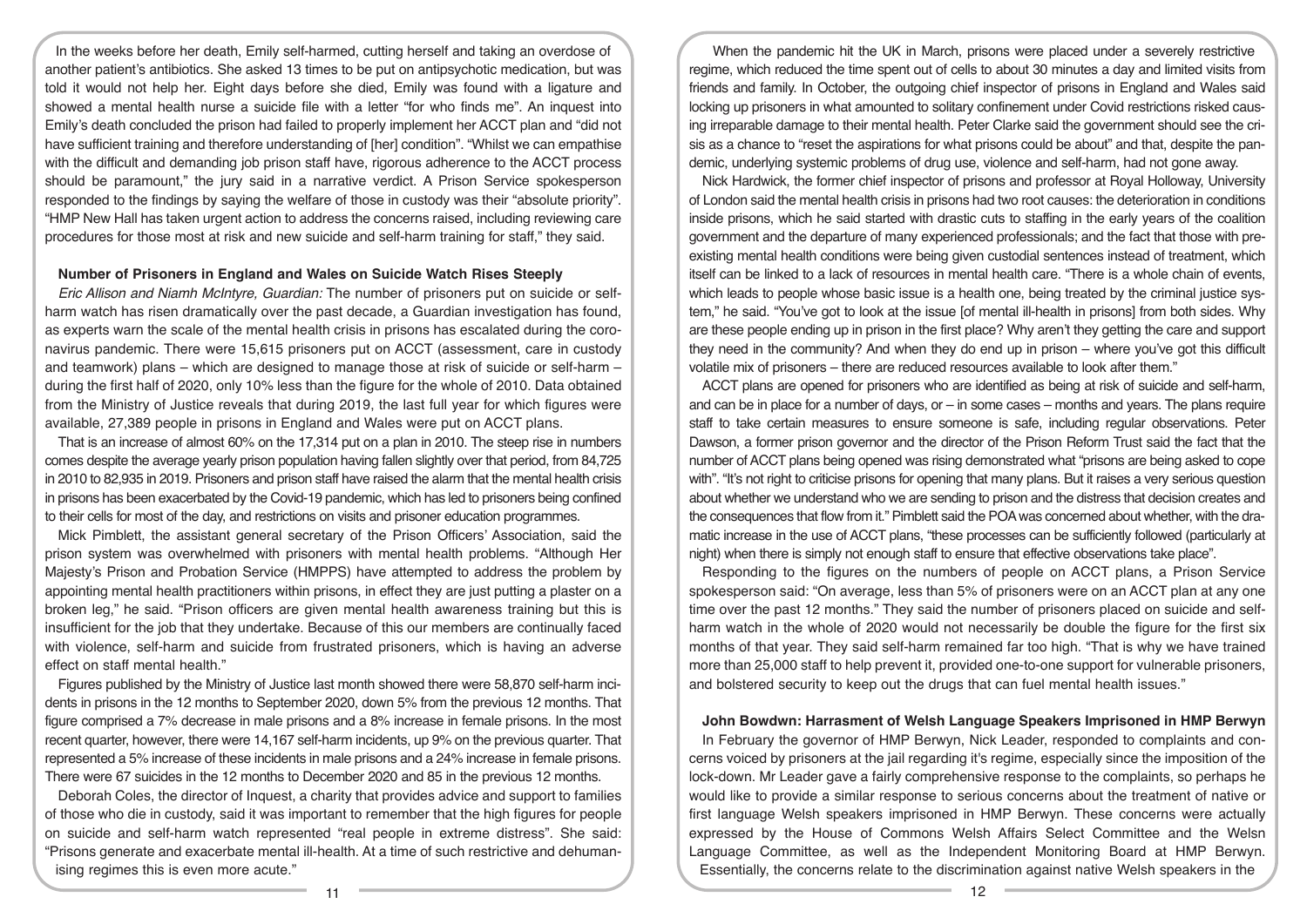jail and the harassment and seperation of first language Welsh speakers by staff at the jail. A Welsh language speaker at Berwyn, Rhodri Cynfor ab Eillian, has publicly spoken out about the discrimatory treatment of native Welsh language speakers in Berwyn prison saying "We are being segregated here. people get an IEP (Incentives and Earned Privileges) warnings for speaking Welsh. People have had to wait a month to get letters in Welsh. The prison staff are racist towards Welsh speakers and black people.

It isn't the first time HMP Berwyn, the second largest prison in Europe, has been embroiled in such controversy. In September 2020, the Independent Monitoring Board (IMB) published their annual report on HMP Berwyn. It found: "In terms of the Welsh language, it was noted that some DIRFs (Discrimination Incident Report Forms) submitted concerned prisoners speaking Welsh who could be understood by officers. It was alleged that these prisoners were challenged with a review of their Incentives and Earned Privileges (IEP) status." Native Welsh speaking prisoners themselves have claimed the staff at Berwyn have effectively criminalised the Welsh language by treating it as convict slang intended to disguage and conceal illegal activity amongst prisoners, and therefore a target of disciplinary action.

The Welsh Language Commission said in response to the Welsh language situation at Berwyn: "An individual's right to communicate through the medium of his or her own language, or in the language in which they can best express themselves, is a matter of fundamental justice. We heard that speaking Welsh in prison made life more difficult for a prisoner, and such a situation is not acceptable. I am aware of the recent discussions about the treatment of Welsh speakers at Berwyn and would urge anyone affected by this to contact us to share their experience."

English language speakers at Berwyn are allowed to mix with other English language speakers, yet first language Welsh speakers in Berwyn (of whom many, from Welsh language heartlands and from socially and economically deprived backgrounds, do not have full fluency in English) are not allowed to mix with other Welsh speakers. It is a policy apparently to avoid encouraging a gang mentality. It leaves these prisoners culturally and socially isolated, prone to bullying and discrimination, and thus at increased risk of harm. In addition this means that these prisoners are deprived of fundamental rights in comparison to first language English speaking prisoners, namely Article 8 (right to identify ) and article 19 (right to freedom of opinlon and expression) both incorporated into the UK Human Rights Act, and this in a country where their mother tongue has official status.

UUNDOD, the Welsh independence group, and the Prisoner Solidarity Network recently issued a joint statement regarding the persecution of native welsh language speakers in Berwyn jail: "The ongoing harassment and separation of first language Welsh speakers at HMP Berwyn ln North Wales received widespread media attention last year after an Independent Monitoring Board report outlined discrimination against native Welsh speakers inside the prison. The IMB, and subsequent accounts, have reported that Welsh speakers have been threatened with sanctions by English speaking guards, denied access to interpreters at disciplinary panels, and been fired from jobs within the prison for speaking Welsh.

Despite official criticisms by the IMB, Welsh Affairs Committee and Welsh Language Committee, we continue to receive grievances from inside the jail. Despite legislation mandating the equality of the English and Welsh languages within the Welsh prison estate, Welsh language speakers have been subject to longstanding discrimination within HMP Berwyn especially. The denial of language rights, it should be said, is far from the only problem at Berwyn. The prison was opened in 2017, allegedly as a flagship model for a new rehabilitative approach to imprisonment, Within less than two years however former governor Russ Trent was suspended following undisclosed allegations

and several former staff members have been prosecuted and imprisoned for their behaviour at work, Conditions have deteriorated further since Trent's replacement by Nick Leader, a figure exposed in 2011 for manipulating prison transfers to evade scrutiny during inspections, leading to the death by suicide of Christopher Wardally in 2009. Since Leader's appointment, Berwyn has experienced the highest growth rates of violence and self-harm in the Welsh prison estate. I'd therefore invite Mr Leader to respond to the above with openness and honesty.

## **CCRC Refer Colin Norris to the Court of Appeal**

On 3 March 2008 Colin Norris was convicted, by majority, of murdering four women and attempting to murder another, by injecting them with insulin. All five women were elderly inpatients on orthopaedic wards where Mr Norris worked as a nurse. Following a detailed review of this complex and difficult case, the CCRC has decided to refer all five of Mr Norris's convictions to the Court of Appeal. Mrs Ethel Hall developed severe hypoglycaemia whilst in hospital and died on 11 December 2002. There is no dispute that she was murdered by the injection of insulin. An investigation concluded that over several months four other elderly female patients in the area had also developed severe unexplained hypoglycaemia and three of them had died shortly afterwards.

Following a 5 month trial in the Crown Court at Newcastle upon Tyne, Mr Norris was convicted of 4 counts of murder and a single count of attempted murder. He was sentenced to life imprisonment with a minimum term of 30 years. The case against him was wholly circumstantial and heavily reliant on expert opinion evidence. A total of 20 experts gave evidence at the trial on a number of complex medical and scientific issues. The prosecution said that spontaneous hypoglycaemia was extremely rare, and it was extraordinary to have a cluster of cases in one place in such a short space of time. They alleged that Mr Norris was present when or shortly before each of the patients became hypoglycaemic, and that his presence was the only factor common to all five cases. Mr Norris denied any wrongdoing and maintained that he had done nothing to induce hypoglycaemia in any of the patients.

Mr Norris appealed against his conviction but was turned down by the Court of Appeal in December 2009. He applied to the CCRC in October 2011. As part of its highly complex review, the CCRC considered new expert evidence presented by Mr Norris's representatives and instructed its own expert to provide a number of reports. The experts agree that the hypoglycaemia in the four patients other than Mrs Hall may be accounted for by natural causes. The new expert evidence has also highlighted several other relevant developments in the understanding of hypoglycaemia, including its prevalence in the elderly and frail, which cast further doubt on the expert opinion relied upon by the prosecution at trial. This new expert evidence explored recent developments in a complex area where scientific understanding is still developing.

As a result of the new expert evidence, the CCRC has concluded that there is a real possibility that the Court of Appeal will decide that that Mr Norris's conviction for the murder / attempted murder of one or more of the four patients is unsafe. As regards the murder of Mrs Hall, the CCRC considers that this conviction depends upon support from the other 4 cases and the prosecution's assertion that no-one other than Mr Norris could have been responsible. In light of the new expert evidence, the CCRC is satisfied that this assertion is now less secure and that, as a result, there is a real possibility that the Court of Appeal will quash this conviction too. In reaching this decision, the CCRC has been greatly assisted by the submissions put forward by Mr Norris's representatives throughout the review.

Mr Norris represented by Messrs Birnberg Pierce, 14 Inverness Street, London, NW1 7HJ.